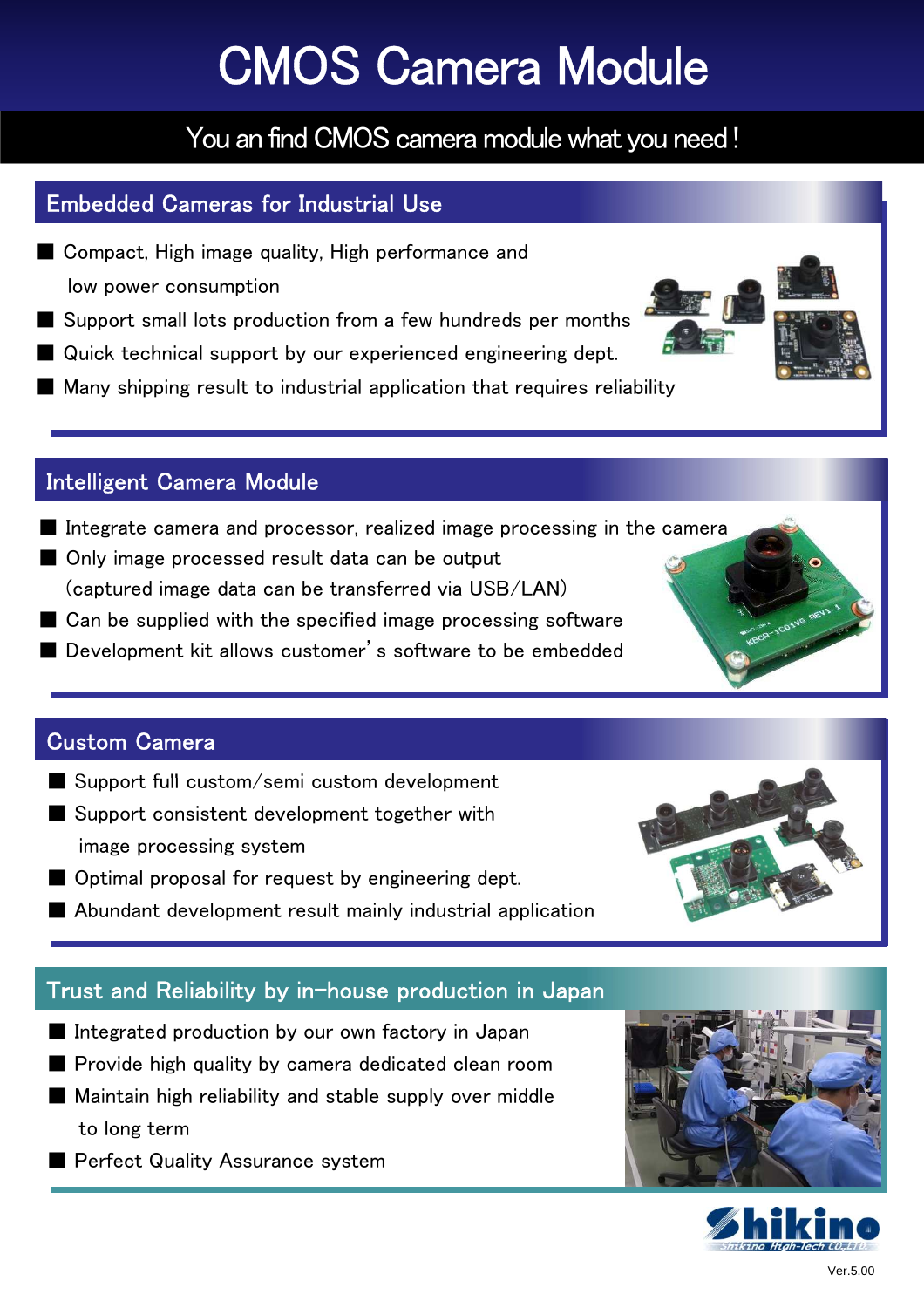# Company Overview

| Company name                     | Shikino High-Tech Co., Ltd.     |
|----------------------------------|---------------------------------|
| Establishment                    | January 29, 1975                |
| Current business started         | <b>July, 1986</b>               |
| Capital                          | JPY170,311,000                  |
| Headquarters                     | 829 Kichijima, Uozu-shi, Toyama |
| Telephone number +81-765-22-3477 |                                 |
| Employees                        | 333名 (as of April, 2019)        |

#### Officer Composition

#### ●Board of Directors

| Chairman and CEO                      | Takashi Tsukada   |                                                                         |
|---------------------------------------|-------------------|-------------------------------------------------------------------------|
| <b>President</b>                      | Mitsuhiro Hamada  |                                                                         |
| <b>Executive Managing</b><br>Director | Akito Miyamoto    | Microelectronics Technology Dept.<br>Product Development Business Dept. |
| <b>Managing Director</b>              | Fumio Hirota      | Administration Dept.                                                    |
| <b>Managing Director</b>              | Kazuhiko Kishi    | <b>Quality Control Dept.</b>                                            |
| Director                              | Masao Teramoto    | Production Dept.                                                        |
| Director                              | Takuya Furukawa   | Electronics System Business Dept.                                       |
| Outside Director                      | Yukio Miyamoto    | Part-time                                                               |
| Outside Director                      | Takako Miyamoto   | Part-time                                                               |
| Outside Director                      | Hisashi Saitoh    | Part-time                                                               |
| Auditor                               | Mikio Tanetani    |                                                                         |
| Outside Auditor                       | Shigerou Funasaki | Part-time                                                               |
| Outside Auditor                       | Toshiaki Ohsaki   | Part-tmie                                                               |

| Main business CElectronics System Business |  |
|--------------------------------------------|--|
| •Design/Manufacturing of                   |  |
| Semiconductor Test Equipment,              |  |
| • Electric equipment contract development  |  |

- ●Microelectronics Technology Business ・LSI design, evaluation
	- ・License sales of IP (Intellectual Property)
- ●Product Development Business ・Development of Imaging system ・Development and sales of Camera module

#### ● Executive Committee

| Operating officer Takashi Tsukada |                                      |                                                          |
|-----------------------------------|--------------------------------------|----------------------------------------------------------|
|                                   | Operating officer Mitsuhiro Hamada   |                                                          |
| Operating officer Akito Miyamoto  |                                      | General Manager of<br>Product Development Business Dept. |
| Operating officer Fumio Hirota    |                                      | General Manager of<br>Administration Dept.               |
| Operating officer Kazuhiko Kishi  |                                      | General Manager of<br><b>Quality Control Dept.</b>       |
| Operating officer Masao Teramoto  |                                      | General Manager of<br>Production Dept.                   |
| Operating officer Takuya Furukawa |                                      | General Manager of<br>Electronics System Business Dept.  |
|                                   | Operating officer Kazunari Nishihara | General Manager of<br>Microelectronics Technology Dept   |

## **Office information**

#### **Headeuarters/Uozu factory**

829 Kichijima, Uozu-shi, TOYAMA, 937-0041 JAPAN TEL:+81-765-22-3477 FAX:+81-765-22-3916



#### **Tokyo Design Center**

8th Fl., Shibakoen Denki bldg. 1-1-12, Shibakoen, Minato-ku, 105-0011 JAPAN TEL:+81-3-5777-3340 FAX:+81-3-5777-3341



#### **Osaka Design Center**

6th Fl., Shin-Osaka Nishiura bldg. 2-7-38, Nishi-Miyahara, Yodogawa-ku, Osaka-shi, OSAKA 532-0004 JAPAN TEL:+81-6-6150-7730 FAX:+81-6-6150-7739



#### **Kyushu Branch**

2nd Fl., Campus MapTechnology Development and Exchange Center. 8-1 Hibikino-kita, Wakamatsu-ku, Kitakyushu-shi, FUKUOKA 808-0138 JAPAN TEL:+81-93-695-3613 FAX:+81-93-695-3614

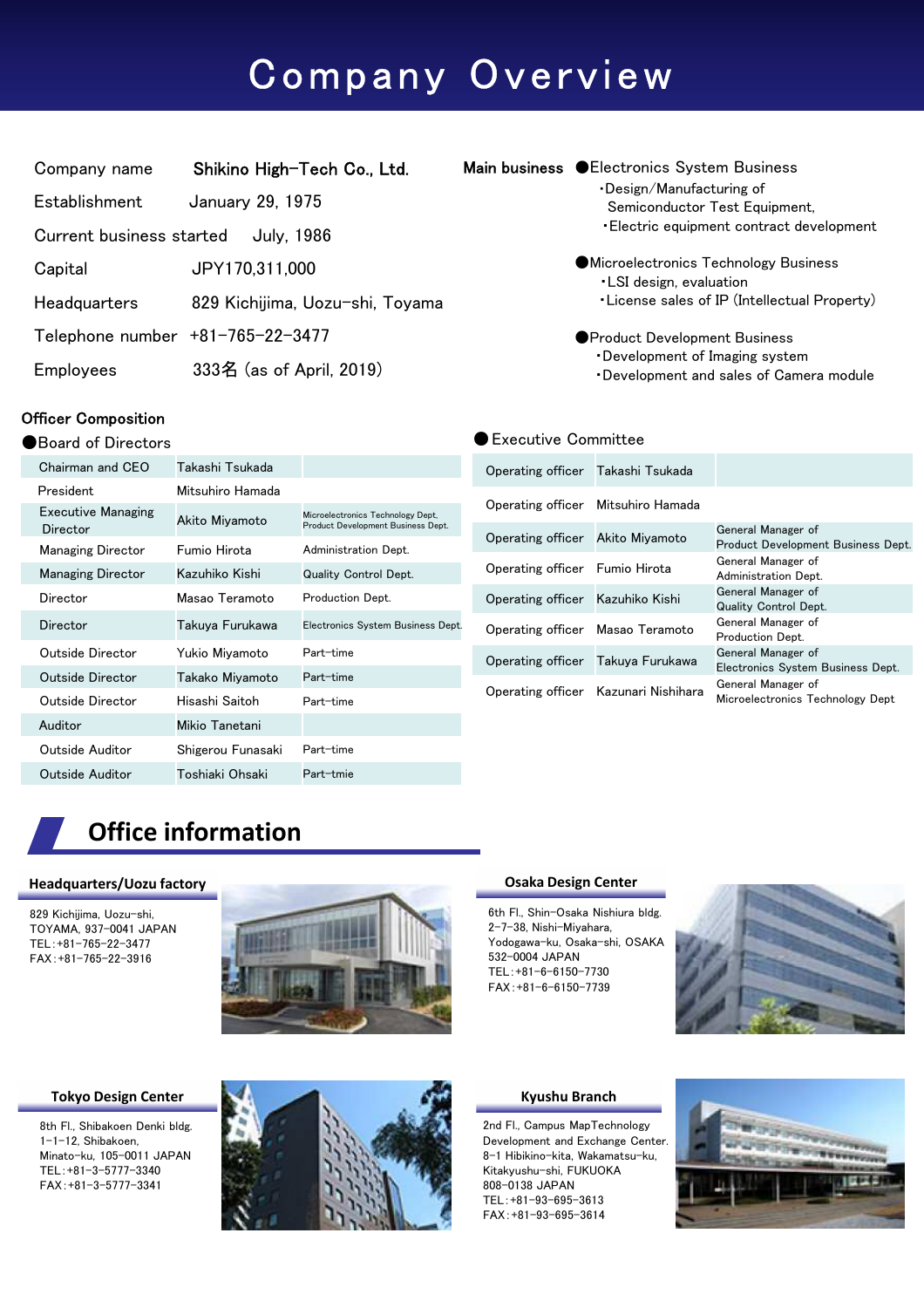## **Embedded Cameras for Industrial Use**

# Digital Output Camera

| <b>KBCR-S03TG</b>       | Image Sensor                                      | 1/2.7-inch Color Sensor (Rolling shutter)                                                                                     |
|-------------------------|---------------------------------------------------|-------------------------------------------------------------------------------------------------------------------------------|
|                         | Total number of pixels                            | 1920 x 1080                                                                                                                   |
| <b>NEW</b><br>2M pixels | Imaging area[mm]                                  | $5.94 \times 3.24$                                                                                                            |
|                         | Output signal format                              | YUV4:2:2 (8bit)                                                                                                               |
|                         | Frame rate[fps]                                   | 30                                                                                                                            |
|                         | External connection                               | 60pin connector                                                                                                               |
|                         | Function                                          | HDR, Automatic Exposure Control, Automatic Gain Control, Automatic White Balance<br>Various image adjustment functions by I2C |
|                         | Power supply voltage[V] /<br>Power consumption[W] | $5.0/12.0$ / 1.6(MAX)W                                                                                                        |
|                         | Operation temp.[°C] / Storage temp.[°C]           | $-10 \sim +60$ / $-20 \sim +80$ (excluding lens)                                                                              |
|                         | PCB dimension[mm]                                 | $40 \times 30$                                                                                                                |
|                         | Image Sensor                                      | 1/2.8-inch Color Sensor (Rolling shutter)                                                                                     |
| <b>KBCR-SO1TL</b>       | Total number of pixels                            | $1920 \times 1080$ / $1280 \times 720$                                                                                        |
| 2M pixels               | Imaging area[mm]                                  | $5.6 \times 3.1$                                                                                                              |
|                         | Output signal format                              | RAW 10bit (Low voltage LVDS serial 150mVp-p:DDR-4ch)                                                                          |
|                         | Frame rate[fps]                                   | 60 (1920 $\times$ 1080) / 120 (1280 $\times$ 720)                                                                             |
| <b>In Development</b>   | External connection                               | 30pin FFC connector                                                                                                           |
|                         | function                                          | Wide dynamic range                                                                                                            |
|                         | Power supply voltage[V] /<br>Power consumption[W] | 3.3, 1.8 $/$ 1.0(MAX)                                                                                                         |
| CBCR-SOITL REVI         | Operation temp.[°C] / Storage temp.[°C]           | $-10 \sim +60$ / $-20 \sim +70$ (excluding lens)                                                                              |
|                         | PCB dimension[mm]                                 | $32 \times 32$                                                                                                                |
|                         | Image Sensor                                      | 1/4-inch Color Sensor (Rolling shutter)                                                                                       |
| <b>KBCR-S07VG</b>       |                                                   |                                                                                                                               |
|                         | Total number of pixels                            | $640 \times 480$                                                                                                              |
| 0.3M pixels             | Imaging area[mm]                                  | $3.58 \times 2.69$                                                                                                            |
|                         | Output signal format                              | YUV4:2:2 (8bit)                                                                                                               |
|                         | Frame rate[fps]                                   | 30                                                                                                                            |
|                         | External connection                               | 24pin FFC connector                                                                                                           |
|                         | function                                          | Automatic Exposure Control, Automatic Gain Control, Automatic White Balance<br>Various image adjustment functions by I2C      |
|                         | Power supply voltage[V] /<br>Power consumption[W] | 3.3 / 0.43(MAX)                                                                                                               |
|                         | Operation temp.[°C] / Storage tamp.[°C]           | $-20 \sim +60$ / $-20 \sim +70$ (excluding lens)                                                                              |
|                         | PCB dimension[mm]                                 | $24 \times 27$                                                                                                                |
|                         | Image Sensor                                      | 1/3-inch Monochrome Sensor (Global shutter)                                                                                   |
| <b>KBCR-S51VG</b>       | Total number of pixels                            | $752 \times 480$                                                                                                              |
| 0.3M pixels             | Imaging area[mm]                                  | $4.51 \times 2.88$                                                                                                            |
|                         | Output signal format                              | Monochrome RAW 10bit                                                                                                          |
|                         | Frame rate[fps]                                   | 60                                                                                                                            |
|                         | External connection                               | 24pin FFC connector                                                                                                           |
|                         | function                                          | Automatic Exposure Control, Automatic Gain Control, Automatic White Balance<br>Various image adjustment functions by I2C      |
|                         | Power supply voltage[V] /<br>Power consumption[W] | 3.3 / 0.27(MAX)                                                                                                               |
|                         | Operation temp.[°C] / Storage tamp.[°C]           | $-20 \sim +60$ / $-20 \sim +70$ (excluding lens)                                                                              |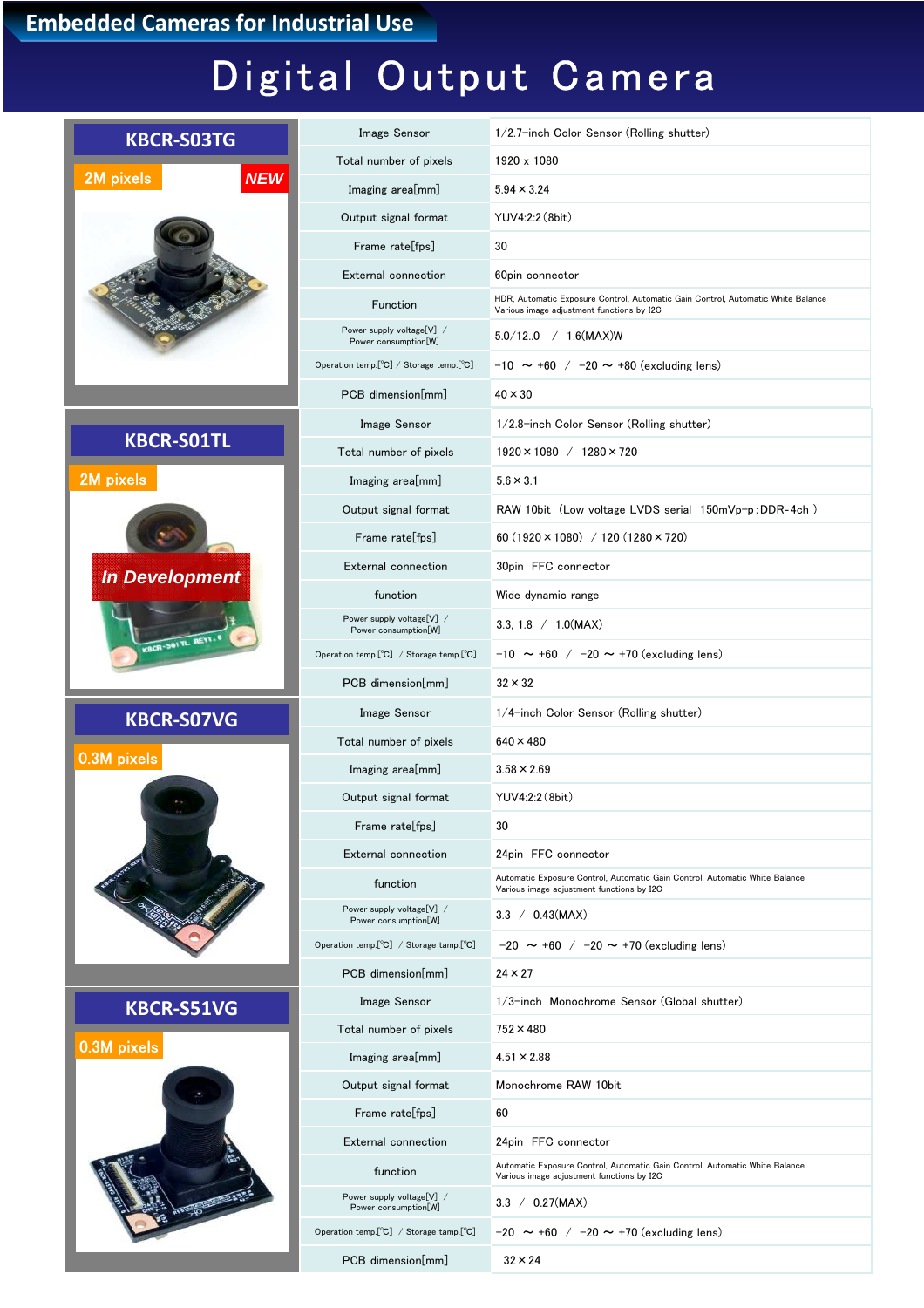# USB Camera

| <b>KBCR-S01TU</b>     | Image Sensor                                      | 1/2.7-inch Color Sensor (Rolling shutter)                                                                                     |
|-----------------------|---------------------------------------------------|-------------------------------------------------------------------------------------------------------------------------------|
| 2M pixels             | Total number of pixels                            | $1920 \times 1080 / 1280 \times 720$                                                                                          |
|                       | Imaging area[mm]                                  | $5.96 \times 3.24$                                                                                                            |
|                       | Output signal format                              | USB3.1-Gen1 (YUV)                                                                                                             |
|                       | Frame rate[fps]                                   | 30                                                                                                                            |
| <b>In Development</b> | External connection                               | USB3 Micro B connector                                                                                                        |
|                       | function                                          | HDR, Automatic Exposure Control, Automatic Gain Control, Automatic White Balance<br>Various image adjustment functions by I2C |
|                       | Power supply voltage[V] /<br>Power consumption[W] | $5.0 / 2.0$ (MAX)                                                                                                             |
|                       | Operation temp.[°C] / Storage tamp.[°C]           | $0 \sim +50$ / $-10 \sim +60$ (excluding lens)                                                                                |
|                       | PCB dimension[mm]                                 | $40 \times 30$                                                                                                                |
| <b>KBCR-S02TU</b>     | Image Sensor                                      | 1/2.7-inch Color Sensor (Rolling shutter)                                                                                     |
| 2M pixels             | Total number of pixels                            | $1920 \times 1080 / 1280 \times 720$                                                                                          |
|                       | Imaging area[mm]                                  | $5.96 \times 3.24$                                                                                                            |
|                       | Output signal format                              | USB2.0 (MJPEG)                                                                                                                |
|                       | Frame rate[fps]                                   | 15                                                                                                                            |
| <b>In Development</b> | <b>External connection</b>                        | 5pin connector                                                                                                                |
|                       | function                                          | HDR, Automatic Exposure Control, Automatic Gain Control, Automatic White Balance<br>Various image adjustment functions by I2C |
|                       | Power supply voltage[V] /<br>Power consumption[W] | 5.0 / T.B.D                                                                                                                   |
|                       | Operation temp.[°C] / Storage tamp.[°C]           | T.B.D                                                                                                                         |
|                       | PCB dimension[mm]                                 | $40 \times 30$                                                                                                                |
| <b>KBCR-S02MU</b>     | Image Sensor                                      | 1/3-inch Color Sensor (Rolling shutter)                                                                                       |
| 1.3M pixels           | Total number of pixels                            | $1280 \times 1024$                                                                                                            |
|                       | Imaging area[mm]                                  | $4.80 \times 3.84$                                                                                                            |
|                       | Output signal format                              | USB2.0 (YUV/MJPEG)                                                                                                            |
|                       | Frame rate[fps]                                   | 7.5 (YUV) / 30 (MJPEG)                                                                                                        |
|                       | External connection                               | USB mini Bコネクタ                                                                                                                |
|                       | function                                          | Automatic Exposure Control, Automatic Gain Control, Automatic White Balance<br>Various image adjustment functions by I2C      |
|                       | Power supply voltage[V] /<br>Power consumption[W] | 5.0 / 1.00(MAX)                                                                                                               |
|                       | Operation temp.[°C] / Storage tamp.[°C]           | $-10 \sim +60$ / $-20 \sim +80$ (excluding lens)                                                                              |
|                       | PCB dimension[mm]                                 | $45 \times 32$                                                                                                                |
| <b>KBCR-S03MU</b>     | <b>Image Sensor</b>                               | 1/4-inch Color Sensor (Rolling shutter)                                                                                       |
| 1.2M pixels           | Total number of pixels                            | $1280 \times 960$ / 640 $\times$ 480                                                                                          |
|                       | Imaging area[mm]                                  | $3.84 \times 2.88$                                                                                                            |
|                       | Output signal format                              | USB2.0 (YUV/MJPEG)                                                                                                            |
|                       | Frame rate[fps]                                   | 7.5(YUV) / 30(MJPEG)                                                                                                          |
|                       | External connection                               | 5pin connector                                                                                                                |
|                       | function                                          | Automatic Exposure Control, Automatic Gain Control, Automatic White Balance<br>Various image adjustment functions by I2C      |
|                       | Power supply voltage[V] /<br>Power consumption[W] | 5.0 / 1.00(MAX)                                                                                                               |
|                       | Operation temp.[°C] / Storage tamp.[°C]           | $-10 \sim +60$ / $-20 \sim +70$ (excluding lens)                                                                              |
|                       | PCB dimension[mm]                                 | $15 \times 40$                                                                                                                |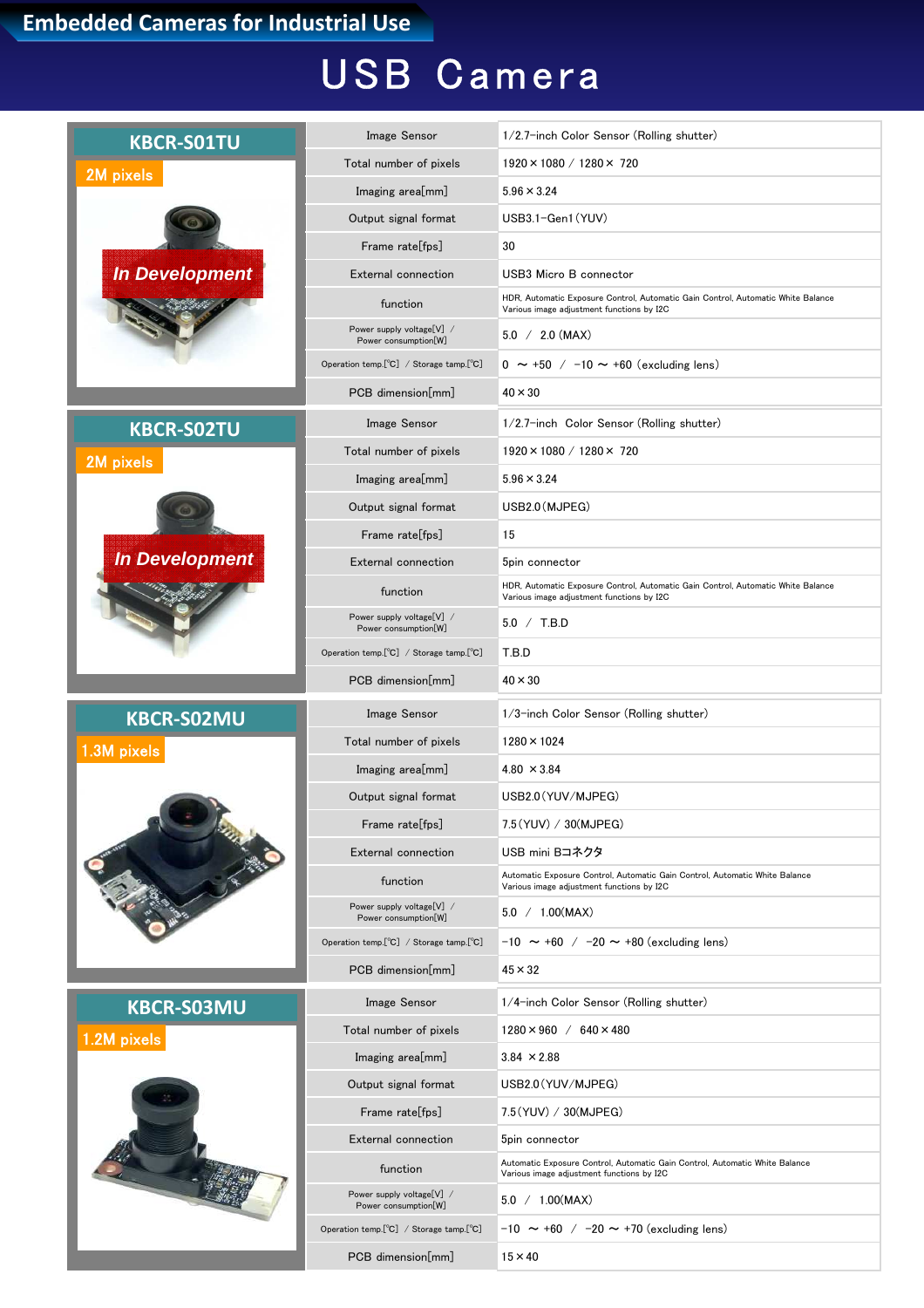# USB Camera

| <b>KBCR-S07VU</b>     | Image Sensor                                      | 1/4-inch Color Sensor (Rolling shutter)                                                                                  |
|-----------------------|---------------------------------------------------|--------------------------------------------------------------------------------------------------------------------------|
| 0.3M pixels           | Total number of pixels                            | $640 \times 480$                                                                                                         |
|                       | Imaging area[mm]                                  | $3.58 \times 2.69$                                                                                                       |
|                       | Output signal format                              | USB2.0 (YUV/MJPEG)                                                                                                       |
|                       | Frame rate[fps]                                   | 30                                                                                                                       |
|                       | <b>External connection</b>                        | 5pin connector                                                                                                           |
|                       | function                                          | Automatic Exposure Control, Automatic Gain Control, Automatic White Balance<br>Various image adjustment functions by I2C |
|                       | Power supply voltage[V] /<br>Power consumption[W] | $5.0 / 0.5$ (MAX)                                                                                                        |
|                       | Operation temp.[°C] / Storage tamp.[°C]           | $-20 \sim +60$ / $-20 \sim +70$ (excluding lens)                                                                         |
|                       | PCB dimension[mm]                                 | $15 \times 40$                                                                                                           |
| <b>KBCR-S51VUF</b>    | Image Sensor                                      | 1/3-inch Monochrome Sensor (Global shutter)                                                                              |
| 0.3M pixels           | Total number of pixels                            | $640 \times 480$                                                                                                         |
|                       | Imaging area[mm]                                  | $3.84 \times 2.88$                                                                                                       |
|                       | Output signal format                              | USB2.0 (YUV)                                                                                                             |
|                       | Frame rate[fps]                                   | 30                                                                                                                       |
|                       | External connection                               | 5pin connector                                                                                                           |
|                       | function                                          | Automatic Exposure Control, Automatic Gain Control,<br>Various image adjustment functions by I2C                         |
|                       | Power supply voltage[V] /<br>Power consumption[W] | $5.0 / 0.75$ (MAX)                                                                                                       |
|                       | Operation temp.[°C] / Storage tamp.[°C]           | $-20 \sim +60$ / $-20 \sim +80$ (excluding lens)                                                                         |
|                       | PCB dimension[mm]                                 | $34 \times 34$                                                                                                           |
| <b>Undecided</b>      | Image Sensor                                      | 1/4-inch Monochrome Sensor (Global shutter)                                                                              |
| 1.2M pixels           | Total number of pixels                            | $1280 \times 960$                                                                                                        |
|                       | Output signal format                              | USB2.0 (YUV)                                                                                                             |
| <b>Under planning</b> | Frame rate[fps]                                   | T.B.D                                                                                                                    |
|                       | External connection                               | 5pin connector                                                                                                           |

# Analog Output Camera

| <b>KBCR-SO2NT</b>         | Image Sensor                                      | 1/4-inch Color Sensor (Rolling shutter)                                     |
|---------------------------|---------------------------------------------------|-----------------------------------------------------------------------------|
|                           | Total number of pixels                            | $640 \times 480$                                                            |
| 0.3M pixels<br><b>NEW</b> | $Imaging \ area[mm]$                              | $3.58 \times 2.69$                                                          |
|                           | Output signal format                              | NTSC composite                                                              |
| <b>NSKOL-2MA SHI-9</b>    | Frame rate[fps]                                   | 29.97                                                                       |
|                           | External connection                               | 7pin connector                                                              |
|                           | function                                          | Automatic Exposure Control, Automatic Gain Control, Automatic White Balance |
|                           | Power supply voltage[V] /<br>Power consumption[W] | $5 \sim 12 / 0.5$ (MAX)                                                     |
|                           | Operation temp.[°C] / Storage tamp.[°C]           | $-10 \sim +60$ / $-20 \sim +70$ (excluding lens)                            |
|                           | PCB dimension [mm]                                | $32 \times 32$                                                              |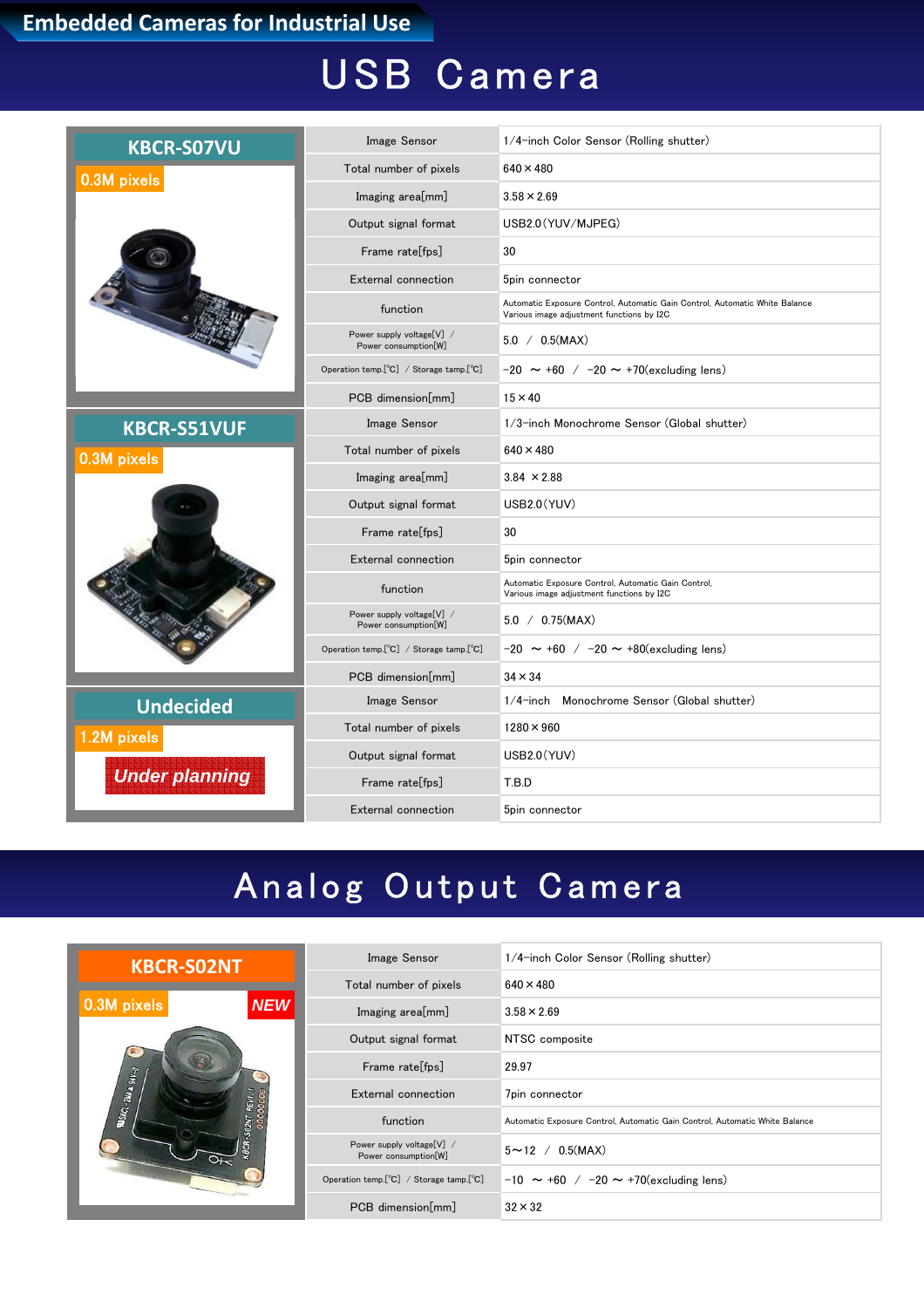# Intelligent Camera Standard

## Function Summary

- Realized image processing in the camera module by integration of high speed processor.
- Camera image transfer method is UVC1.0 (USB Video Class)
- Can output only processed result data without transfer image data. (It reduces load of camera connected equipment)
- Adopted a low-noise CMOS sensor and enabled exposure, gain and white balance adjustment.
- Support small lot, long-term and stable supply for industrial purposes.
- Offer full technical support and also correspond to semi-customized development. (Lens selectable, and customized camera application development is possible)

## **Applications**

- $\blacksquare$  Marketing tool for shopping mall, retail (i.e., analyzing customer / consumer. preferential treatment for preferred customer etc.)
- Monitor and security (Entering/leaving room control) ■Vending and Ticketing machine Digital signage
- **Inspection and recognition (Printing / Defect inspection, Character and 1D/2D code / QR code reading)**

## **Software Development Kit (SDK) Option Produts**

Customer can develop customer's specified software with System Development Kit.

#### 【SDK Contents】

- 1.Extention board x 1 \*SD slot, USB Host
- 2.USB-Serial conversion adopter for development x 1
- 3.D-Sub9/8pin –serial conversion cable x 1
- 4.USB cable x 2 (A male mini B)
- 5.AC adaptor (5V/2.0A) x 1 6.Jumper socket x 3
- 7.DVD-ROM for development x 1
- 8.Attached lens

| KBCR-iC01MG | Lens x 2pcs (HPB1007, HPB1027) |
|-------------|--------------------------------|
| KBCR-iC01VG | Lens x 2pcs (HPB1007, HPB1027) |
| KBCR-iC51VG | Lens x 1pce (HPB1014)          |

※SDK and optional product is sold as a set with the camera module.

## Face Detection (Age and gender)

#### **KBCR-iC01VG SP-FD1**

Output information of number of faces(people), age, gender and staying time(face detecting time) by analyzing by face contours, wrinkles and stains.



#### ■ Network module ■ Box



PoE Wired LAN board

Wired LAN board



- ・Support PoE wired LAN board only.
- ・Photo is with diffuser  $for$  LED.

## Character Recognition Camera

#### **KBCR-iC51VG/iC01MG SP-CR2/A**

Offer camera module part of Print Inspection System. Can be installed into various inspection system and character / barcode reading equipment

- Correspond to reading of English letters, numbers and symbol (not correspond to Japanese language)
- Correspond to reading of each type of 1D/2D code
- Minimum PCB construction : 2 PCB Possible to specify various option (for ex., PoE/LED etc.)
- Communication I/F: USB/LAN/RS-232C







Wireless LAN board  $\cdot$ IEEE802.11b/g/n

(max.72.2Mbps)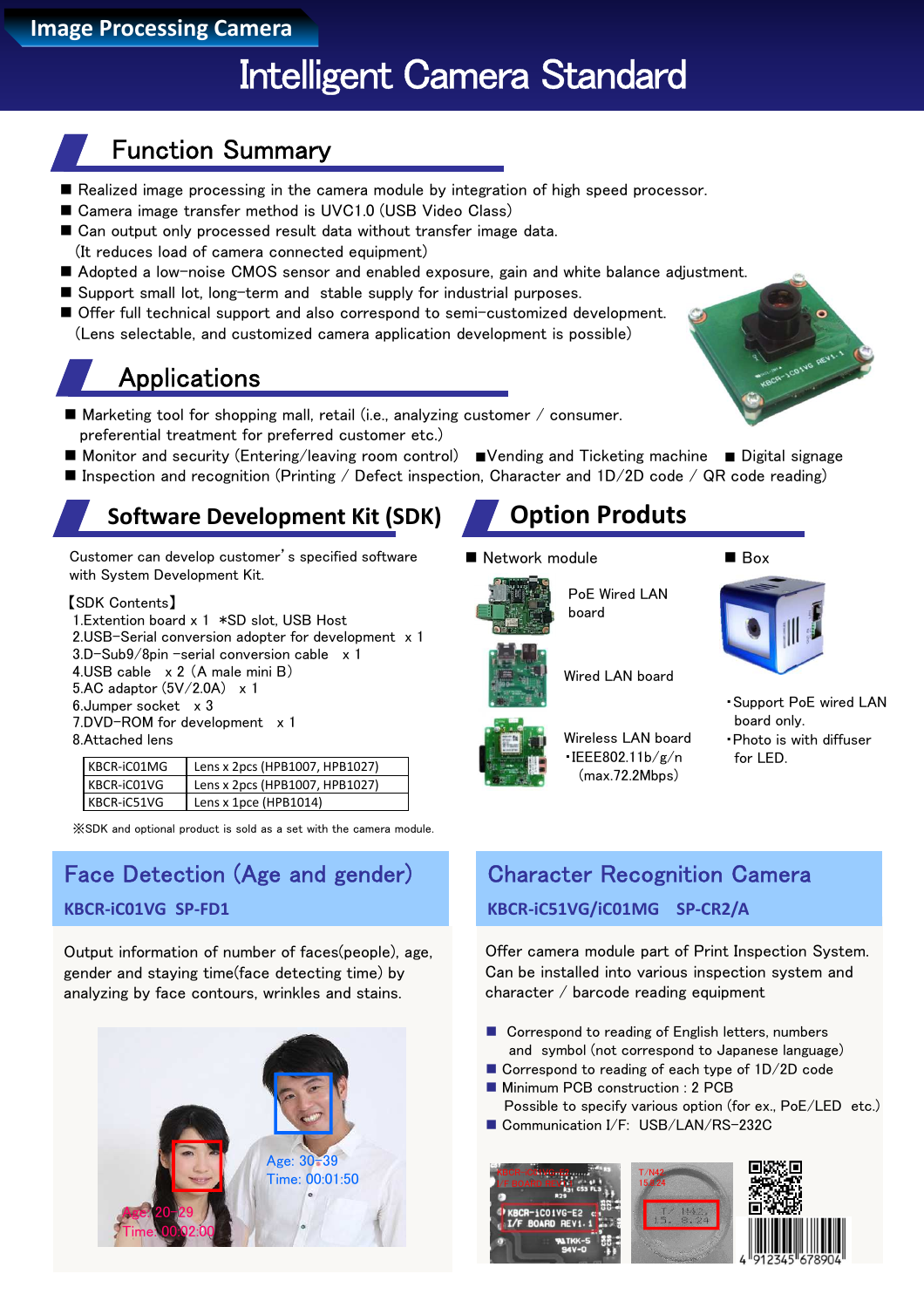# Intelligent Camera Standard

| <b>KBCR-iC01MG</b>                                                             |                           | <b>Basic Characteristics</b>                                                |
|--------------------------------------------------------------------------------|---------------------------|-----------------------------------------------------------------------------|
|                                                                                | Image Sensor              | 1/4-inch Color Sensor (Rolling shutter)                                     |
| 1.2M pixels                                                                    | Total number of pixels    | $1280 \times 960$                                                           |
|                                                                                | Image area [mm]           | $3.84 \times 2.88$                                                          |
|                                                                                | Output signal format      | <b>YUV4:2:2</b>                                                             |
|                                                                                | Interface                 | USB2.0, RS-232C, Wired LAN (option)                                         |
|                                                                                | Image adjustment function | Automatic Exposure Control, Automatic Gain Control                          |
|                                                                                | Power supply voltage [V]  | 5.0                                                                         |
| PCB Dimension 50 mm $\times$ 50                                                | Power consumption [W]     | 2.00(MAX)                                                                   |
| * Lens recommended for 1/4 sensor or more                                      | Operation temp. [°C]      | $-10 \sim +60$ (excluding lens)                                             |
|                                                                                |                           |                                                                             |
| <b>KBCR-iC01VG</b>                                                             |                           | <b>Basic Characteristics</b>                                                |
|                                                                                | Image Sensor              | 1/4-inch Color Sensor (Rolling shutter)                                     |
| 0.3M pixels                                                                    | Total number of pixels    | $640 \times 480$                                                            |
|                                                                                | Image area [mm]           | $3.84 \times 2.88$                                                          |
|                                                                                | Output signal format      | <b>YUV4:2:2</b>                                                             |
|                                                                                | Interface                 | USB2.0, RS-232C, Wired/Wireless LAN (option)                                |
|                                                                                | Image adjustment function | Automatic Exposure Control, Automatic Gain Control, Automatic White Balance |
|                                                                                | Power supply voltage [V]  | 5.0                                                                         |
| $PCB$ Dimension 50 mm $\times$ 50<br>* Lens recommended for 1/4 sensor or more | Power consumption [W]     | 1.50(MAX)                                                                   |
|                                                                                | Operation temp. [°C]      | $-10 \sim +60$ (excluding lens)                                             |
| <b>KBCR-iC51VG</b>                                                             |                           | <b>Basic Characteristics</b>                                                |
|                                                                                | Image Sensor              | 1/3-inch Monochrome Sensor (Global shutter)                                 |
| 0.3M pixels                                                                    | Total number of pixels    | $752 \times 476$                                                            |
|                                                                                | Image area [mm]           | $4.51 \times 2.88$                                                          |
|                                                                                | Output signal format      | Monochrome 8bit                                                             |
|                                                                                | Interface                 | USB2.0, RS-232C, Wired/Wireless LAN (option)                                |
|                                                                                | Image adjustment function | Automatic Exposure Control, Automatic Gain Control                          |
|                                                                                | Power supply voltage [V]  | 5.0                                                                         |
| PCB Dimension 50 mm $\times$ 50<br>* Lens recommended for 1/3 sensor or more   | Power consumption [W]     | 1.20(MAX)                                                                   |
|                                                                                | Operation temp. [°C]      | $-10 \sim +60$ (excluding lens)                                             |
|                                                                                |                           |                                                                             |
| <b>KBCR-iC07VG</b>                                                             |                           | <b>Basic Characteristics</b>                                                |
| 0.3M pixels                                                                    | Image Sensor              | 1/4-inch Color Sensor (Rolling shutter)                                     |
|                                                                                | Total number of pixels    | $640 \times 480$                                                            |
|                                                                                | Image area [mm]           | $3.58 \times 2.69$                                                          |
|                                                                                | Output signal format      | <b>YUV4:2:2</b>                                                             |
|                                                                                |                           |                                                                             |

PCB Dimension 50 mm×50 (Camera PCB : 27 x24 mm) \* Lens recommended for ¼ sensor or more

| Protain indirible of practice | .                                                  |
|-------------------------------|----------------------------------------------------|
| Image area [mm]               | $3.58 \times 2.69$                                 |
| Output signal format          | YUV4:2:2                                           |
| Interface                     | USB2.0, RS-232C, Wired LAN (option)                |
| Image adjustment function     | Automatic Exposure Control, Automatic Gain Control |
| Power supply voltage [V]      | 5.0                                                |
| Power consumption [W]         | 2.00(MAX)                                          |
| Operation temp. [C]           | $-10 \sim +60$ (excluding lens)                    |
|                               |                                                    |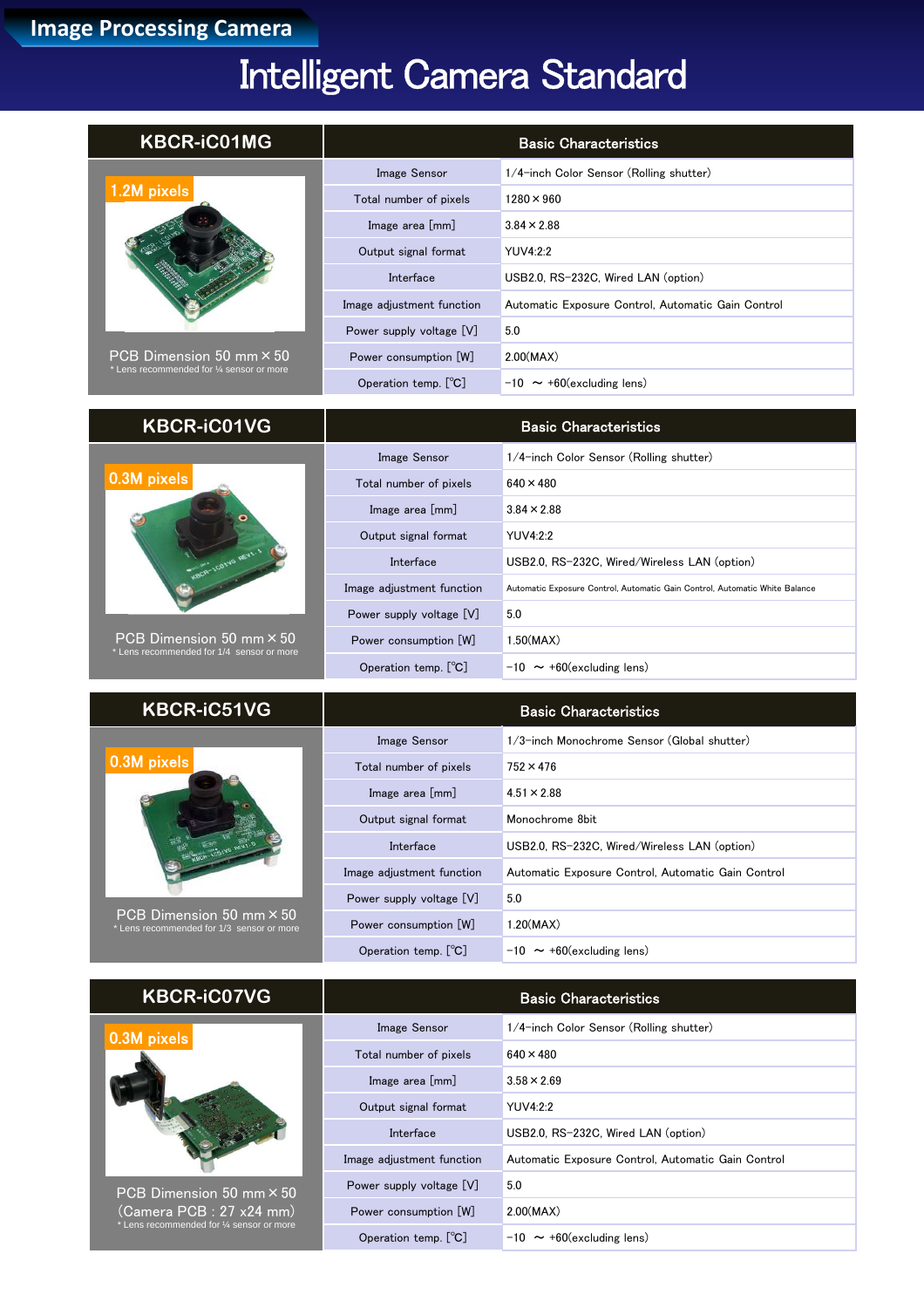**Image Processing Camera**

# Intelligent Camera Lite

### **Feature**

- Ultra compact Intelligent Camera Module
- **Possible to use as LAN camera module**
- FFC connection with camera and CPU board improved installation freedom.
- Installed Image Processing Processor (Renesas RZ/A1H: ARM Coretex-A9 400MHz)
- $\blacksquare$  High speed start up. High frame rate (Max:60fps) \*compared with conventional product
- Installed distortion correction function and JPEG HW IP
- Correspond to PoE power supply (option)

| <b>KBCR-iC11VG</b> | <b>Image Sensor</b>                               | 1/4-inch Color Sensor (Rolling shutter)              |
|--------------------|---------------------------------------------------|------------------------------------------------------|
|                    | Total number of pixels                            | 640 X 480                                            |
| 0.3M pixels        | Imaging area [mm]                                 | $3.58 \times 2.69$                                   |
|                    | Output signal format                              | USB2.0(MJPEG 60fps/YUV 12fps, LAN(UDP MJPEG 60fps)   |
|                    | External connection                               | USB mini connector. LAN connector                    |
|                    | Option PCB                                        | LAN PCB(Wired), PoE LAN PCB(Wired), White/IR LED PCB |
|                    | Power supply voltage[V] /<br>Power consumption[W] | .00(MAX)<br>5.0                                      |
|                    | Operation temp.[°C] /Storage temp. [°C]           | $-20 \sim +60$ / $-20 \sim +80$ (excluding lens)     |

### **Block Diagram**



### **Product Line up**

Distortion Correction function installed USB/LAN Camera

#### KBCR-iC11VG-N1U/N1L/N1P

#### Distortion correction in the camera, and output Reduce subsequent image processing



Supported lens(Horizontal view angle) : ①74°②126°③194°

### No-contact Gesture input device

### KBCR-iC11VG-GM1U-IRL



Resolve troubles caused by "contact" by non-contact operation

Easy gesture input with USB connection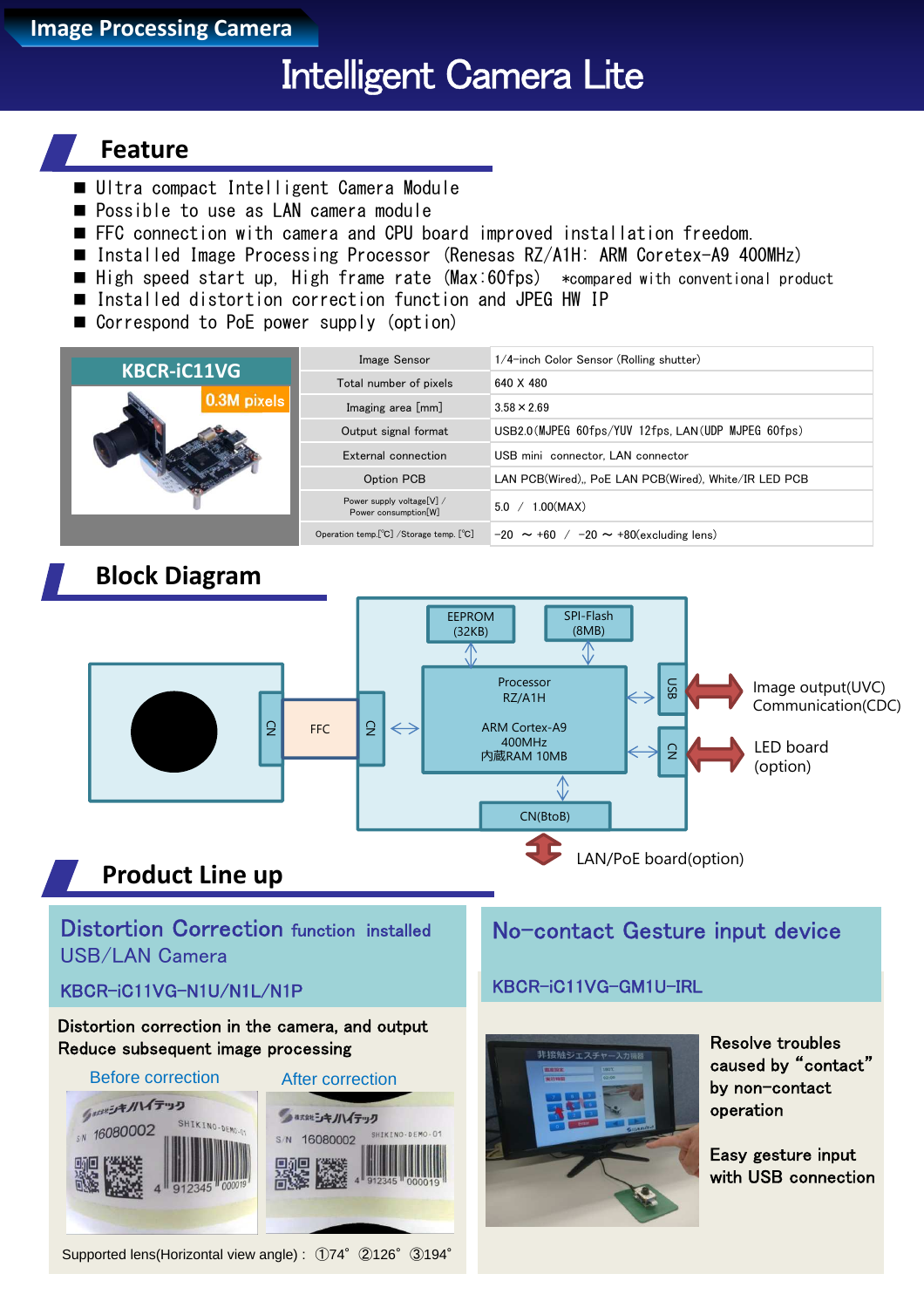## **Image Processing Camera**<br> **Image Processing Camera**

# Intelligent Camera Lite SDK **(Software Development Kit)**

KBCR-iCLSDK-A is a development kit that enables software development in Intelligent Camera Lite. Base development environment is provided by library.

Customer can concentrate on application development with reference to sample code, so development cost can be reduced.

### **Feature**

#### Customer development part

- Can embed customer's own camera application
- Also provide Shikino's image processing Lib and distortion correction API
- Abundant lens line up
- Manufacturing in our own factory in Japan



Library provided except for customer development part

### **Image processing embedded example**

age processing contro



※ Code detection software is not included in SDK

## **Specification**

| <b>Items</b>            | Destription                                                                                                  | Remarks                                          |
|-------------------------|--------------------------------------------------------------------------------------------------------------|--------------------------------------------------|
| Camera<br>specification | (1)0.3M pixels CMOS Sensor Color (Rolling shutter)<br>(2)0.3M pixels CMOS Sensor Monochrome (Global shutter) | Choose from 2 types                              |
| CPU, Memory             | Processor: Renesas RZ/A1H Cortex-A9 400MHz<br>ROM: SPI-Flash 8MB EEPROM: 32KB<br>RAM: CPU embedded 10MB      |                                                  |
| Lens                    | Line up: from narrow $\sim$ wide view angle                                                                  |                                                  |
| Option board            | White LED board/LAN board/PoE board                                                                          |                                                  |
| Image output IF         | USB2.0(UVC) / LAN (UDP)                                                                                      |                                                  |
| Communication IF        | USB2.0 (CDC)/ LAN (TCP)                                                                                      | Communication by Shikino's<br>specified protocol |
| General purpose IF      | UART, I2C, GPIO                                                                                              |                                                  |

## **Development kit accessories**

・Camera board x 2types ・CPU board ・Lens x 5types ・LAN board ・LED board/Diffuser

- ・Debug board ・Screw/Spacer ・Various connection cables
- ・CD-ROM (Document, Library, Sample code, Window communication tool)

※Conclusion of Software license agreement is necessary when purchase development kit

**KBCR-iCLSDK-A**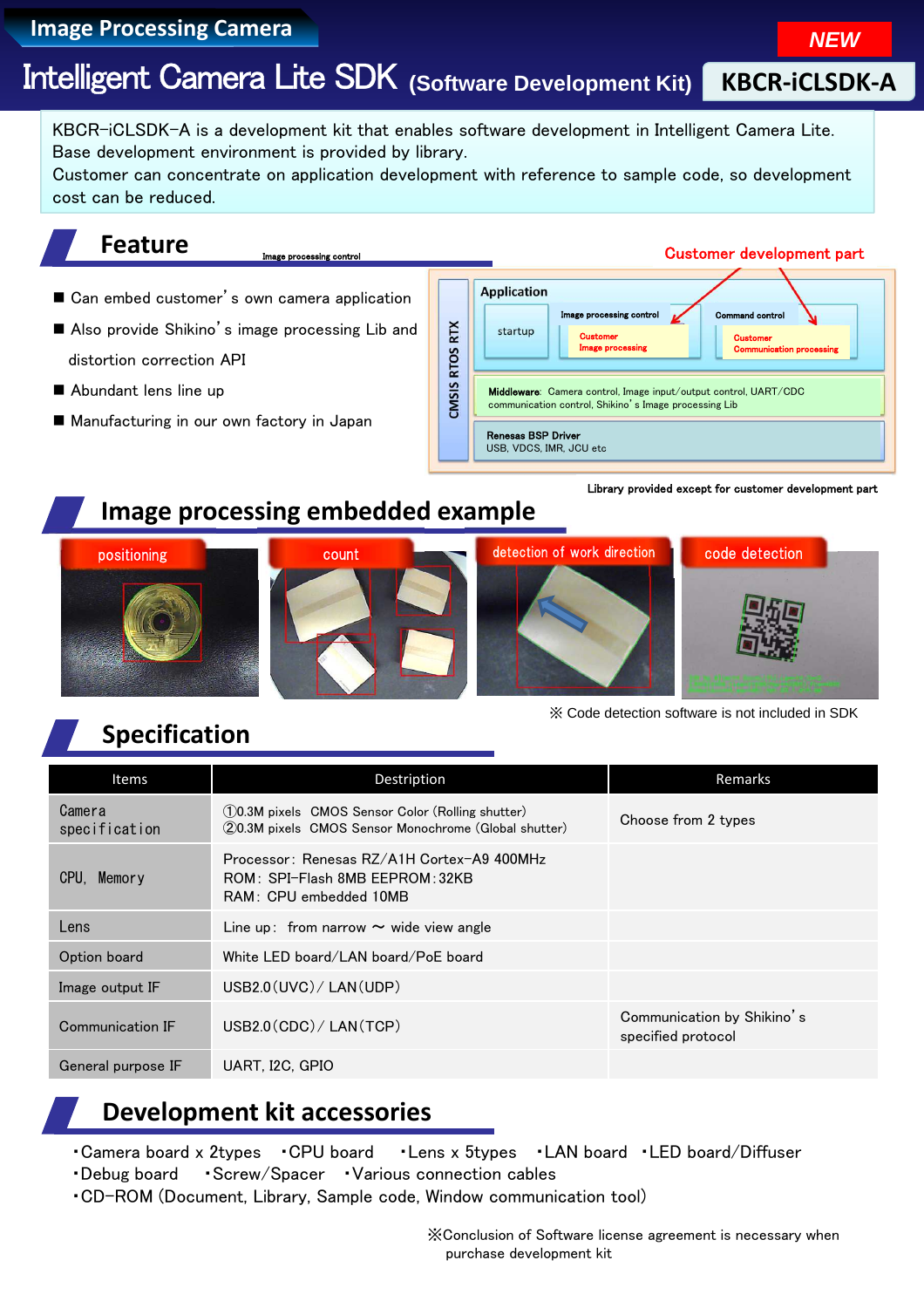### **Image Processing Camera**

# 1D/2D code reader module

KBCR-CR31x is a reader module correspond to various barcode, QR code. Correspond to smartphone QR code reading. Ideal embedded solution for industrial application, such as payment terminal, ATM and vending machine etc.

## **Feature**

- Deep depth of field (ex:  $50 \sim 50 \sim 110$ mm@lens $\textcircled{3}$ , QR resolution 0.381mm)
- Lens selectable from narrow $\sim$  wide view angle (correspond to various installation condition, assist space saving)
- Real time image output (MJPEG 60fps)
- Optimal sensor setting is possible depend on installation environment



USB+LED configuration

USB configuration



Reading example: under backlight condition

## **Specification**

| letms                                       | Description                                                                                                                                                                | Remarks                                                                        |
|---------------------------------------------|----------------------------------------------------------------------------------------------------------------------------------------------------------------------------|--------------------------------------------------------------------------------|
| Model number                                | $KBCR-CR31U(W)$ : USB configuration<br>KBCR-CR31L : LAN configuration<br>$KBCR-CR31P(W)$ : PoE configuration                                                               | W: with LED illumination<br>USB/LAN: USB power supply<br>PoE: PoE power supply |
| Lens type                                   | Lens $\odot$ Horizontal 21° (deep "depth of field")<br>Lens2 Horizontal 53° (deep "depth of field")<br>Lens $(3)$ Horizontal 86°<br>Lens 4) Horizontal 110° (for close up) | $Lens(4)$ : Not recommended for<br>1Dcode reading                              |
| External communication IF                   | $\overline{UBB}$ (mini B) / LAN (100Base-TX) / UART                                                                                                                        | UART: Function is limited                                                      |
| Image ouput IF                              | USB / LAN                                                                                                                                                                  | MJPEG 60fps (Max)                                                              |
| Reading target                              | 2D code: QR code (Simultaneous reading up to 4)<br>1D code: EAN/UPC, ITF, NW7, Code39, Code128                                                                             | No support for Micro QR                                                        |
| Power supply                                | USB power supply (VBUS 5V) / PoE power supply<br>$(48V)$ / FFC power supply $(5V)$                                                                                         |                                                                                |
| Power consumption                           | $1.0W \sim 3.0W$                                                                                                                                                           | Depend on configuration                                                        |
| Start up time,<br>Reading time              | Start up within 1sec.<br>Readable within 0.1sec.                                                                                                                           | Read time: Depend on setting<br>condition/environment                          |
| Operation temperature<br>Operation humidity | Temperature : $-20^{\circ}$ C $\sim +60^{\circ}$ C<br>Humidity: $+20\% \sim +85\%$                                                                                         | Excluding lens, without<br>condensation                                        |

**NEW**

**KBCR-CR31x**

### ※QR code is registered trade mark of Denso Incorporated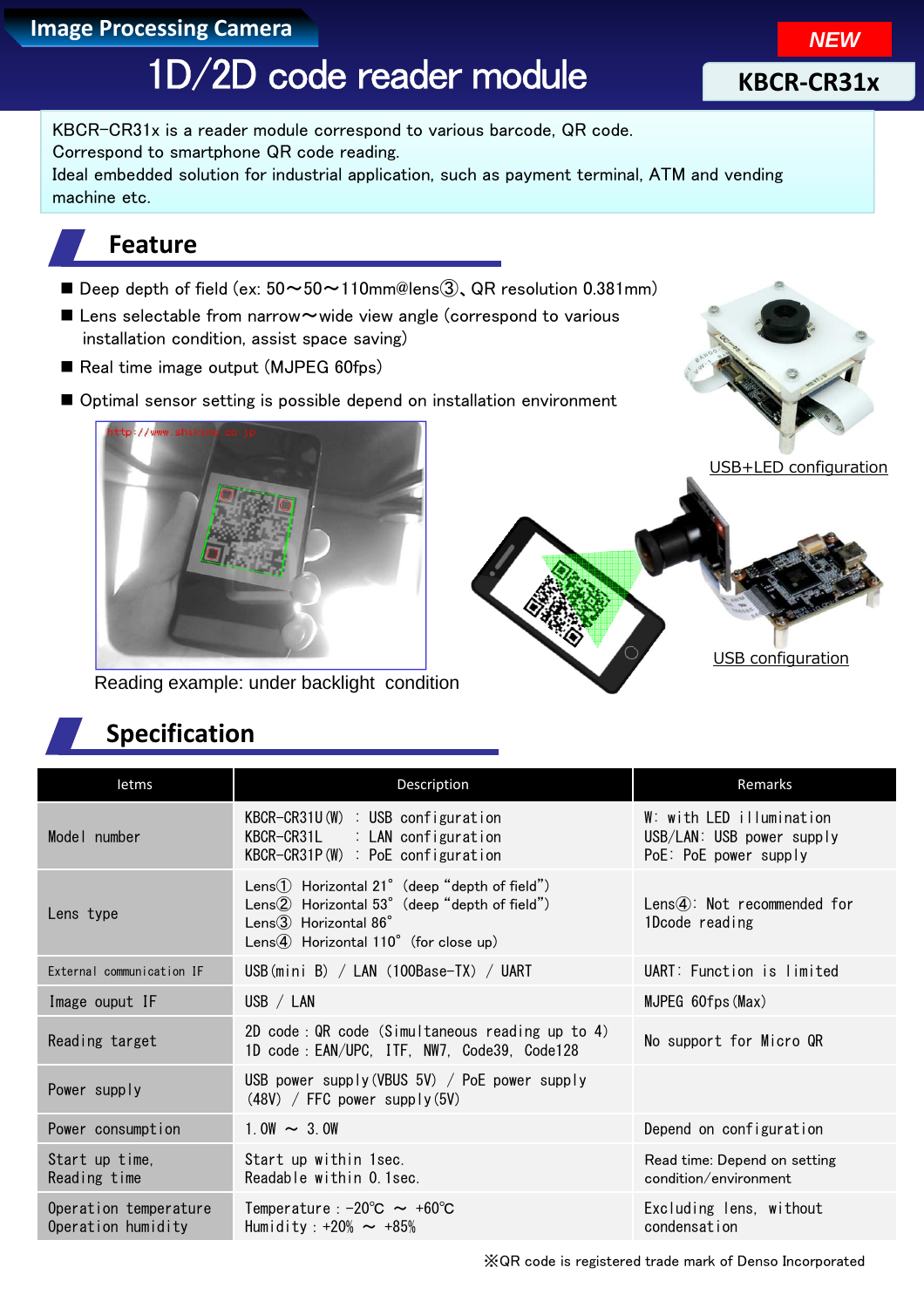### Customer can choose optimal lens depend on application

| Sensor<br>P/N<br>Size    |                       |       |     | Angle of view[°]             |       |                         |                | Optical           |            |                   |                        |
|--------------------------|-----------------------|-------|-----|------------------------------|-------|-------------------------|----------------|-------------------|------------|-------------------|------------------------|
|                          | focus<br>f[mm]        | F/No. |     | Vertical Horizontal Diagonal |       | <b>TV</b><br>distortion | length<br>[mm] | Const-<br>ruction | Mount [mm] | Holder            |                        |
| HPB2010                  |                       | 4.80  | 2.6 | 34                           | 44    | 52                      | $-1%$          | 11.0              | 2P         |                   |                        |
| HPB1007                  |                       | 2.90  | 2.0 | 54                           | 74    | 94                      | $-17%$         | 21.2              | 4G         |                   |                        |
| HPB2033                  |                       | 2.20  | 2.0 | 72                           | 93    | 112                     | $-16%$         | 15.1              | 2P         |                   |                        |
| 4N256                    |                       | 2.09  | 2.3 | 69                           | 88    | 103                     | $-4%$          | 11.2              | 2P         |                   |                        |
| *HPB1027                 |                       | 1.95  | 2.2 | 94                           | 126   | 168                     | $-39%$         | 20.1              | 6G         |                   |                        |
| DW178720*6               | $^{\prime\prime}$ 1/4 | 1.8   | 2.0 | 88.1                         | 118.8 | 151.4                   | $-23.1%$       | 21.8              | 7G         | $M12 \times P0.5$ | Standard* <sup>4</sup> |
| $CAR-12$                 |                       | 1.7   | 2.5 | 94                           | 128   | 167                     | $-36%$         | 14.2              | 2P3G       |                   |                        |
| HPB3041_C4               |                       | 1.19  | 2.4 | 99                           | 119   | 134                     | $-9%$          | 13.9              | 2P2G       |                   |                        |
| HPB3041_C7*6             |                       | 1.19  | 2.4 | 99                           | 119   | 134                     | $-9%$          | 13.9              | 2P2G       |                   |                        |
| 4N321                    |                       | 1.05  | 2.0 | 142                          | 194   | 206                     | $\pm 5%$       | 11.8              | 4P1G       |                   |                        |
| 4K269                    |                       | 0.82  | 2.6 | 156                          | 191   | 195                     | $+2%$          | 12.5              | 5P         | $M9 \times P0.5$  | Custom <sup>*5</sup>   |
| 4N313                    | ''1/3.7               | 1.12  | 2.2 | 110                          | 136   | 167                     | $-16%$         | 9.6               | 3P         | $MS \times PO.5$  |                        |
| <b>DW9607CM</b>          |                       | 6.00  | 2.0 | 30                           | 40    | 53                      | $-1%$          | 19.5              | 4G         |                   |                        |
| <b>DW9305CM</b>          |                       | 4.30  | 1.8 | 47                           | 64    | 78                      | $-8.6%$        | 17.3              | 5G         |                   |                        |
| HPB1014_C1               |                       | 3.80  | 2.4 | 54                           | 74    | 96                      | $-11%$         | 22.3              | 4G         |                   |                        |
| HPB1014_C4               |                       | 3.80  | 8.0 | 54                           | 74    | 96                      | $-11%$         | 22.3              | 4G         |                   |                        |
| HPB1047                  | $^{\prime\prime}$ 1/3 | 2.50  | 2.8 | 66                           | 118   | 137                     | $-26%$         | 22.9              | 6G         |                   |                        |
| HPB1047_C1 <sup>注7</sup> |                       | 2.50  | 2.8 | 66                           | 118   | 137                     | $-26%$         | 22.9              | 6G         | $M12 \times P0.5$ | Standard*4             |
| HPB1022                  |                       | 2.50  | 2.5 | 84                           | 116   | 152                     | $-34%$         | 18.1              | 6G         |                   |                        |
| HPB1033                  |                       | 2.30  | 2.6 | 91                           | 124   | 160                     | $-24%$         | 16.8              | 6G         |                   |                        |
| AS133                    |                       | 2.09  | 2.0 | 89                           | 115   | 137                     | $-11%$         | 18.0              | 3P3G       |                   |                        |
| BW3ML56B                 | "1/2.8                | 5.60  | 2.0 | 38                           | 50    | 61                      | $+0.6%$        | 22.2              | 8G         |                   |                        |
| HPB1005_B3               | $^{\prime\prime}$ 1/2 | 9.30  | 2.8 | 33                           | 43    | 53                      | $-2%$          | 14.5              | 5G         |                   |                        |
| HPB1005_D2               | $^{\prime\prime}$ 1/2 | 9.30  | 8.0 | 33                           | 43    | 53                      | $-2%$          | 14.5              | 5G         |                   |                        |

- \*1 Angle of view in the table is the view angle correspond to the Sensor size in the table. View angle will be smaller when installed smaller size sensor than correspond sensor.
- \*2 Optical length: Please refer to the right figure.
- \*3 Please contact with us for C/CS mount.
- \*4 Suitable lens holder sometimes differs depend on lens. Please contact us.
- \*5 Custom development of lens holder is necessary.
- \*6 With visible light cut filter
- \*7 HPB1047\_C1: without IR cut filter

\*IR: Please contact us because some items are not available for IR.